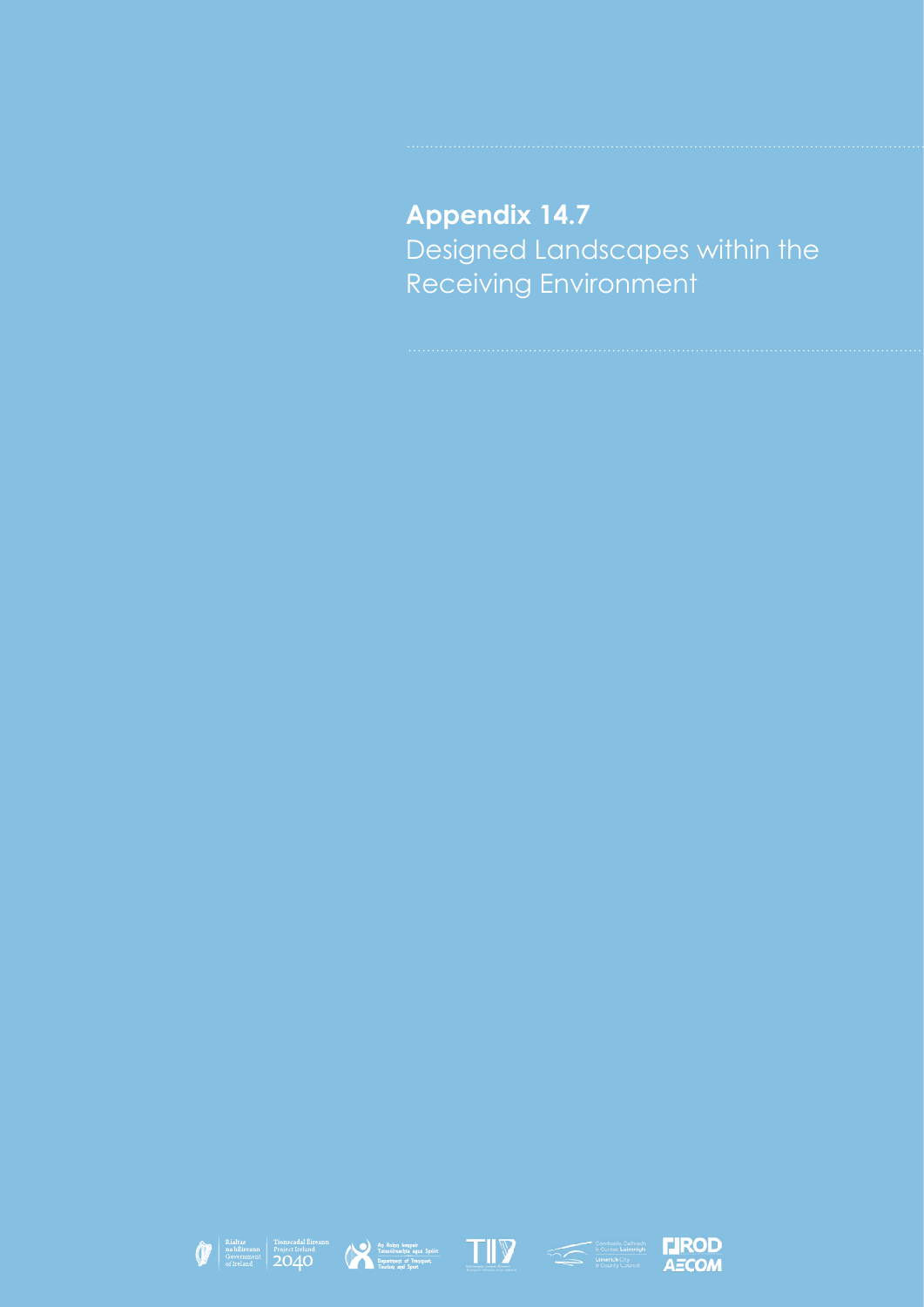## **APPENDIX 14.7 Designed Landscapes Within the Receiving Environment of the Proposed Road**

| <b>DL No</b>                   | DL <sub>1</sub>                                                                                                                                                                                                                                                                                                                                                                                                                                                                                                                                                                                                                                                                      |
|--------------------------------|--------------------------------------------------------------------------------------------------------------------------------------------------------------------------------------------------------------------------------------------------------------------------------------------------------------------------------------------------------------------------------------------------------------------------------------------------------------------------------------------------------------------------------------------------------------------------------------------------------------------------------------------------------------------------------------|
| <b>RPS</b>                     | Associated with the ruins of Ballyclogh House, which is listed in the RPS                                                                                                                                                                                                                                                                                                                                                                                                                                                                                                                                                                                                            |
| <b>NIAH Survey No</b>          | LI-64-R-311484                                                                                                                                                                                                                                                                                                                                                                                                                                                                                                                                                                                                                                                                       |
| <b>Statutory</b><br>protection | Associated with RPS                                                                                                                                                                                                                                                                                                                                                                                                                                                                                                                                                                                                                                                                  |
| <b>Name</b>                    | Ballyclogh House demesne                                                                                                                                                                                                                                                                                                                                                                                                                                                                                                                                                                                                                                                             |
| Townland                       | Ballyclogh                                                                                                                                                                                                                                                                                                                                                                                                                                                                                                                                                                                                                                                                           |
| <b>Parish</b>                  | Lismakeery                                                                                                                                                                                                                                                                                                                                                                                                                                                                                                                                                                                                                                                                           |
| <b>Barony</b>                  | Connello Lower                                                                                                                                                                                                                                                                                                                                                                                                                                                                                                                                                                                                                                                                       |
| <b>Classification</b>          | Demesne                                                                                                                                                                                                                                                                                                                                                                                                                                                                                                                                                                                                                                                                              |
| <b>Description</b>             | Recorded within the NIAH garden survey as 'Virtually no recognisable features.<br>Principal building in ruins.'                                                                                                                                                                                                                                                                                                                                                                                                                                                                                                                                                                      |
|                                | This demesne originally covered an area of c.60 ha, with Ballyclogh house located<br>at the southern end. Orchards were located to the southeast and west of the<br>house, while tree plantations featured at the west side of the demesne and at the<br>eastern boundary adjacent to the proposed road. Belts of mature trees also feature<br>in a square pattern defining the limits of fields immediately surrounding the House.<br>While the field boundaries surrounding and within the demesne remain largely<br>intact, the tree plantations at the east and west of the demesne are no longer<br>surviving, the orchards have been removed and the house itself is in ruins. |
| Source                         | NIAH Garden Survey, Co. Limerick, Google Earth, Bing Maps, Ordnance Survey<br>map viewer, scheme aerial photographs                                                                                                                                                                                                                                                                                                                                                                                                                                                                                                                                                                  |

| <b>DL No</b>                   | DL 2                                                                                                                                                                                                                                                                                                                                                                                                                                                                                                                                                                                                           |
|--------------------------------|----------------------------------------------------------------------------------------------------------------------------------------------------------------------------------------------------------------------------------------------------------------------------------------------------------------------------------------------------------------------------------------------------------------------------------------------------------------------------------------------------------------------------------------------------------------------------------------------------------------|
| <b>RPS</b>                     | No.                                                                                                                                                                                                                                                                                                                                                                                                                                                                                                                                                                                                            |
| <b>NIAH Survey No</b>          | LI-64-R-318488                                                                                                                                                                                                                                                                                                                                                                                                                                                                                                                                                                                                 |
| <b>Statutory</b><br>protection | No - principal structure previously listed on the RPS, although since de-listed it is<br>proposed for re-inclusion in the RPS                                                                                                                                                                                                                                                                                                                                                                                                                                                                                  |
| <b>Name</b>                    | Ballycullen House demesne                                                                                                                                                                                                                                                                                                                                                                                                                                                                                                                                                                                      |
| <b>Townland</b>                | <b>Ballycullen</b>                                                                                                                                                                                                                                                                                                                                                                                                                                                                                                                                                                                             |
| <b>Parish</b>                  | Lismakeery                                                                                                                                                                                                                                                                                                                                                                                                                                                                                                                                                                                                     |
| <b>Barony</b>                  | Connello Lower                                                                                                                                                                                                                                                                                                                                                                                                                                                                                                                                                                                                 |
| <b>Classification</b>          | Demesne                                                                                                                                                                                                                                                                                                                                                                                                                                                                                                                                                                                                        |
| <b>Description</b>             | Recorded within the NIAH garden survey as 'Main features unrecognisable -<br>peripheral features visible."                                                                                                                                                                                                                                                                                                                                                                                                                                                                                                     |
|                                | The pattern of planting and woodland belts is virtually unchanged from the pattern<br>visible on the 6" map. The formal gardens present to the south-west of the principal<br>building on the 6" map are no longer present in the modern landscape but their<br>border is defined. The principal building is upstanding and its plan has not changed.<br>Two farm buildings have been built to the north of the principal building. By the<br>time of the 25 inch map the demesne has been extended to the southeast and<br>many of the associated features remain intact. Thick belts of mature trees defined |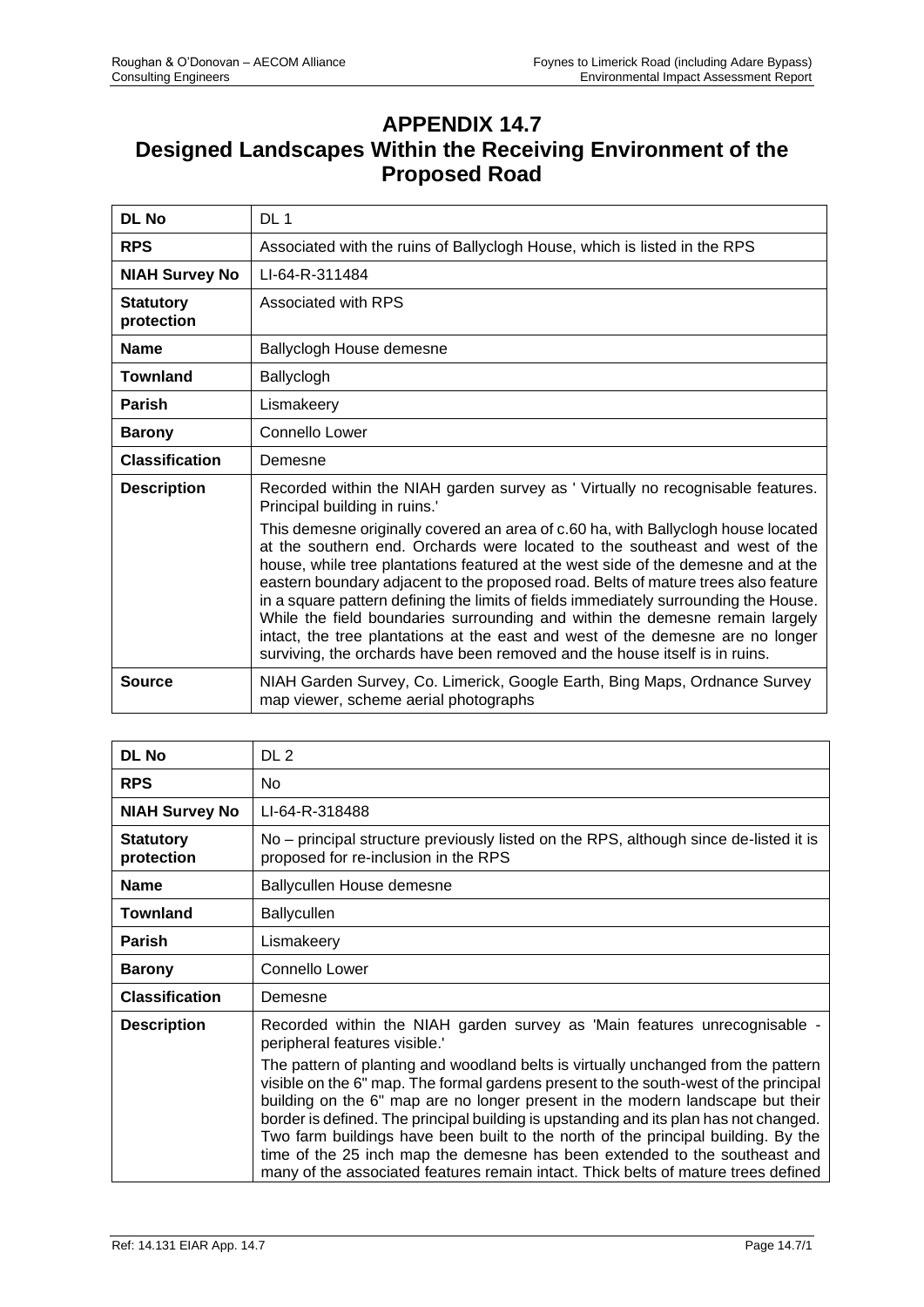|               | the limits of the demesne to the north, west and south. This thick belt of trees<br>remains intact today along its southern, south western and northern border,<br>however those along the north western border have been removed allowing view<br>from the demesne north-westwards towards the proposed road. |
|---------------|----------------------------------------------------------------------------------------------------------------------------------------------------------------------------------------------------------------------------------------------------------------------------------------------------------------|
| <b>Source</b> | NIAH Garden Survey, Co. Limerick, Google Earth, Bing Maps, Ordnance Survey<br>map viewer, scheme aerial photographs                                                                                                                                                                                            |

| <b>DL No</b>                   | DL 3                                                                                                                                                                                                                                                                                                                                                                                                                                                                                              |
|--------------------------------|---------------------------------------------------------------------------------------------------------------------------------------------------------------------------------------------------------------------------------------------------------------------------------------------------------------------------------------------------------------------------------------------------------------------------------------------------------------------------------------------------|
| <b>RPS</b>                     | No.                                                                                                                                                                                                                                                                                                                                                                                                                                                                                               |
| <b>NIAH Survey No</b>          | LI-64-R-350455                                                                                                                                                                                                                                                                                                                                                                                                                                                                                    |
| <b>Statutory</b><br>protection | No.                                                                                                                                                                                                                                                                                                                                                                                                                                                                                               |
| <b>Name</b>                    | Wellmount House demesne                                                                                                                                                                                                                                                                                                                                                                                                                                                                           |
| <b>Townland</b>                | Ardgoul South                                                                                                                                                                                                                                                                                                                                                                                                                                                                                     |
| <b>Parish</b>                  | Nantinan                                                                                                                                                                                                                                                                                                                                                                                                                                                                                          |
| <b>Barony</b>                  | Connello Lower                                                                                                                                                                                                                                                                                                                                                                                                                                                                                    |
| <b>Classification</b>          | Demesne                                                                                                                                                                                                                                                                                                                                                                                                                                                                                           |
| <b>Description</b>             | Recorded within the NIAH garden survey as 'Virtually no recognisable features.'<br>Demesne features are degraded, now mainly arable fields. A formal garden lay to<br>the west of the House, while the north, southwest and eastern boundaries do not<br>appear to have been defined by belts of trees, as can be seen at many other<br>demesnes of the period. The garden has been replaced by a yard area and farm<br>outbuildings while all fields within the demesne are in agricultural use. |
| <b>Source</b>                  | NIAH Garden Survey, Co. Limerick, Google Earth, Bing Maps, Ordnance Survey<br>map viewer, scheme aerial photographs                                                                                                                                                                                                                                                                                                                                                                               |

| <b>DL No</b>                   | DL <sub>4</sub>                                                                                                                                                                                                                                                                                                                                                                                                                                                                                                                                                                   |
|--------------------------------|-----------------------------------------------------------------------------------------------------------------------------------------------------------------------------------------------------------------------------------------------------------------------------------------------------------------------------------------------------------------------------------------------------------------------------------------------------------------------------------------------------------------------------------------------------------------------------------|
| <b>RPS</b>                     | Associated with Nantinan House, which is listed in the RPS                                                                                                                                                                                                                                                                                                                                                                                                                                                                                                                        |
| <b>NIAH Survey No</b>          | LI-64-R-354464                                                                                                                                                                                                                                                                                                                                                                                                                                                                                                                                                                    |
| <b>Statutory</b><br>protection | Associated with RPS                                                                                                                                                                                                                                                                                                                                                                                                                                                                                                                                                               |
| <b>Name</b>                    | Nantinan House demesne                                                                                                                                                                                                                                                                                                                                                                                                                                                                                                                                                            |
| <b>Townland</b>                | Nantinan                                                                                                                                                                                                                                                                                                                                                                                                                                                                                                                                                                          |
| <b>Parish</b>                  | Nantinan                                                                                                                                                                                                                                                                                                                                                                                                                                                                                                                                                                          |
| <b>Barony</b>                  | Connello Lower                                                                                                                                                                                                                                                                                                                                                                                                                                                                                                                                                                    |
| <b>Classification</b>          | Demesne                                                                                                                                                                                                                                                                                                                                                                                                                                                                                                                                                                           |
| <b>Description</b>             | Recorded within the NIAH garden survey as 'Main features substantially present -<br>some loss of integrity.'                                                                                                                                                                                                                                                                                                                                                                                                                                                                      |
|                                | This demesne originally covered an area of c. 49 ha, with Nantinan House located<br>at the northern end. Much of the original woodland of the demesne survives today<br>while the construction of the Limerick Foynes railway in the late 19th century<br>created a further boundary between the demesne and the landscape to the west.<br>The railway and its associated embankment and mature vegetation screen the<br>demesne from the proposed road. The position of the drive has changed and<br>modern farm buildings have been erected to the north of the demesne. Mature |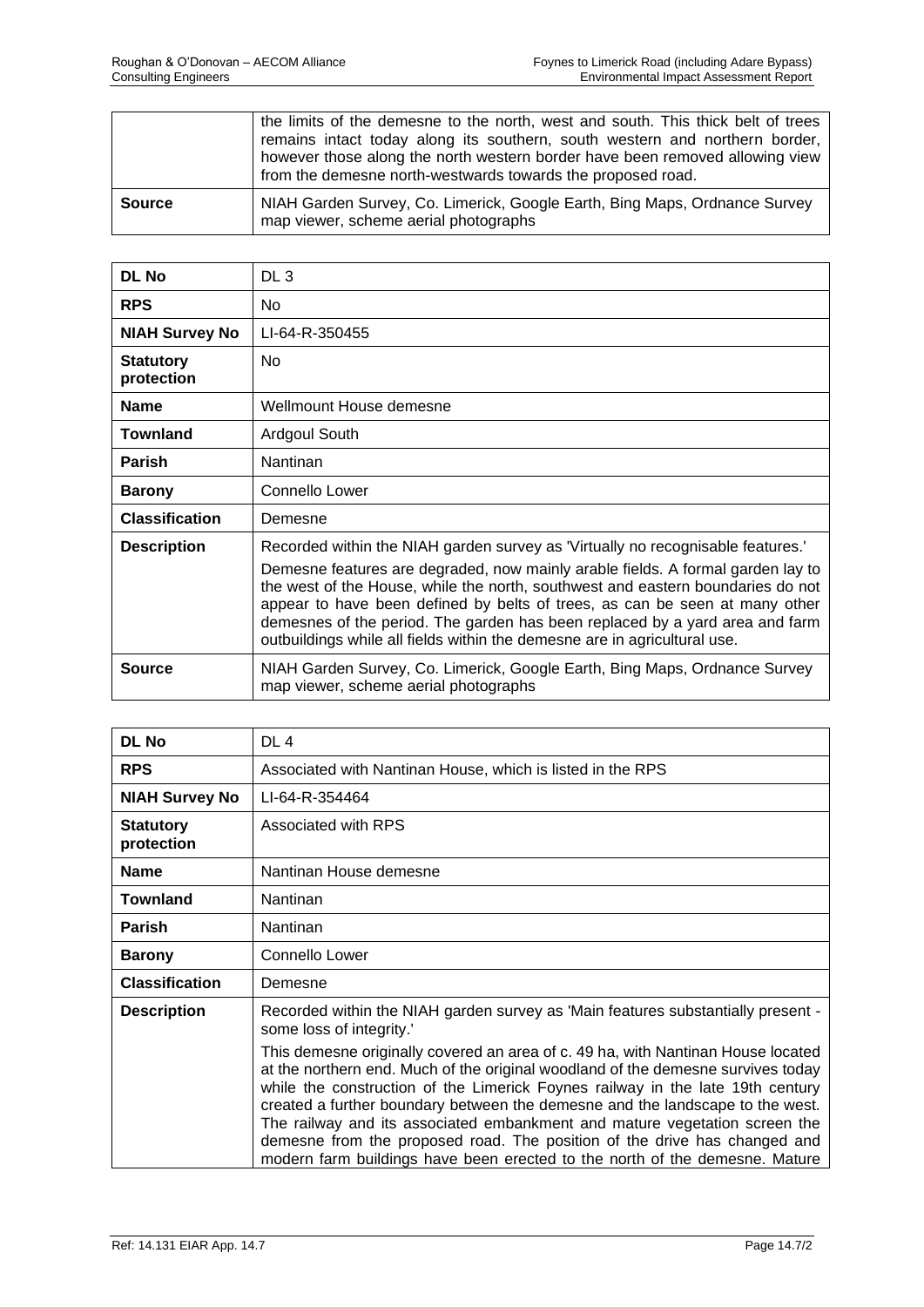|               | planting and lawns are present to the south of the house and the demesne<br>character is largely intact.            |
|---------------|---------------------------------------------------------------------------------------------------------------------|
| <b>Source</b> | NIAH Garden Survey, Co. Limerick, Google Earth, Bing Maps, Ordnance Survey<br>map viewer, scheme aerial photographs |

| <b>DL No</b>                   | DL <sub>5</sub>                                                                                                                                                                                                                                                                                                                                                                                                                                                                                                                                                                                                                                                                                                                                                                                                                                                                                                               |
|--------------------------------|-------------------------------------------------------------------------------------------------------------------------------------------------------------------------------------------------------------------------------------------------------------------------------------------------------------------------------------------------------------------------------------------------------------------------------------------------------------------------------------------------------------------------------------------------------------------------------------------------------------------------------------------------------------------------------------------------------------------------------------------------------------------------------------------------------------------------------------------------------------------------------------------------------------------------------|
| <b>RPS</b>                     | Associated with Stoneville House, which is listed in the RPS                                                                                                                                                                                                                                                                                                                                                                                                                                                                                                                                                                                                                                                                                                                                                                                                                                                                  |
| <b>NIAH Survey No</b>          | LI-64-R-353438                                                                                                                                                                                                                                                                                                                                                                                                                                                                                                                                                                                                                                                                                                                                                                                                                                                                                                                |
| <b>Statutory</b><br>protection | Associated with RPS                                                                                                                                                                                                                                                                                                                                                                                                                                                                                                                                                                                                                                                                                                                                                                                                                                                                                                           |
| <b>Name</b>                    | Stoneville demesne                                                                                                                                                                                                                                                                                                                                                                                                                                                                                                                                                                                                                                                                                                                                                                                                                                                                                                            |
| <b>Townland</b>                | Stoneville                                                                                                                                                                                                                                                                                                                                                                                                                                                                                                                                                                                                                                                                                                                                                                                                                                                                                                                    |
| <b>Parish</b>                  | Nantinan                                                                                                                                                                                                                                                                                                                                                                                                                                                                                                                                                                                                                                                                                                                                                                                                                                                                                                                      |
| <b>Barony</b>                  | Connello Lower                                                                                                                                                                                                                                                                                                                                                                                                                                                                                                                                                                                                                                                                                                                                                                                                                                                                                                                |
| <b>Classification</b>          | Demesne                                                                                                                                                                                                                                                                                                                                                                                                                                                                                                                                                                                                                                                                                                                                                                                                                                                                                                                       |
| <b>Description</b>             | Recorded within the NIAH garden survey as 'Main features substantially present -<br>peripheral features unrecognisable.'<br>This demesne originally covered an area of c. 172 ha, with Stoneville House just<br>south of the centre of the demesne. A deer park was located at the northern end<br>of the demesne as shown on the 1840s OS map, through which the proposed road<br>passes, while the remainder of the land was planted sporadically with trees<br>including several circular tree plantations. While the scattered tree planting has<br>been removed from the northern half of the demesne, that to the south of Stoneville<br>House remains in place. Farm buildings now stand around the principal building. A<br>small area of lawns and mature planting near the principal building survive. Areas<br>of woodland present with mature planting also visible along the boundaries and<br>lining the drive. |
| <b>Source</b>                  | NIAH Garden Survey, Co. Limerick, Google Earth, Bing Maps, Ordnance Survey<br>map viewer, scheme aerial photographs                                                                                                                                                                                                                                                                                                                                                                                                                                                                                                                                                                                                                                                                                                                                                                                                           |

| <b>DL No</b>                   | DL 6                                                                                                                                                                                                                                                                                                                                         |
|--------------------------------|----------------------------------------------------------------------------------------------------------------------------------------------------------------------------------------------------------------------------------------------------------------------------------------------------------------------------------------------|
| <b>RPS</b>                     | Associated with Smithfield House, which is listed in the RPS                                                                                                                                                                                                                                                                                 |
| <b>NIAH Survey No</b>          | LI-65-R-415437                                                                                                                                                                                                                                                                                                                               |
| <b>Statutory</b><br>protection | Associated with RPS                                                                                                                                                                                                                                                                                                                          |
| <b>Name</b>                    | Smithfield House demesne                                                                                                                                                                                                                                                                                                                     |
| <b>Townland</b>                | Croagh                                                                                                                                                                                                                                                                                                                                       |
| <b>Parish</b>                  | Croagh                                                                                                                                                                                                                                                                                                                                       |
| <b>Barony</b>                  | Connello Lower                                                                                                                                                                                                                                                                                                                               |
| <b>Classification</b>          | Demesne                                                                                                                                                                                                                                                                                                                                      |
| <b>Description</b>             | Recorded within the NIAH garden survey as 'Main features unrecognisable -<br>peripheral features visible.                                                                                                                                                                                                                                    |
|                                | This demesne originally covered an area of c. 23 ha, with Smithfield House located<br>at the centre. A wooded area and orchard were originally located to the west of the<br>House, with occasional tree planting to the south. The fields to the north and<br>southwest, within the demesne, appear to be agricultural fields. The orchard, |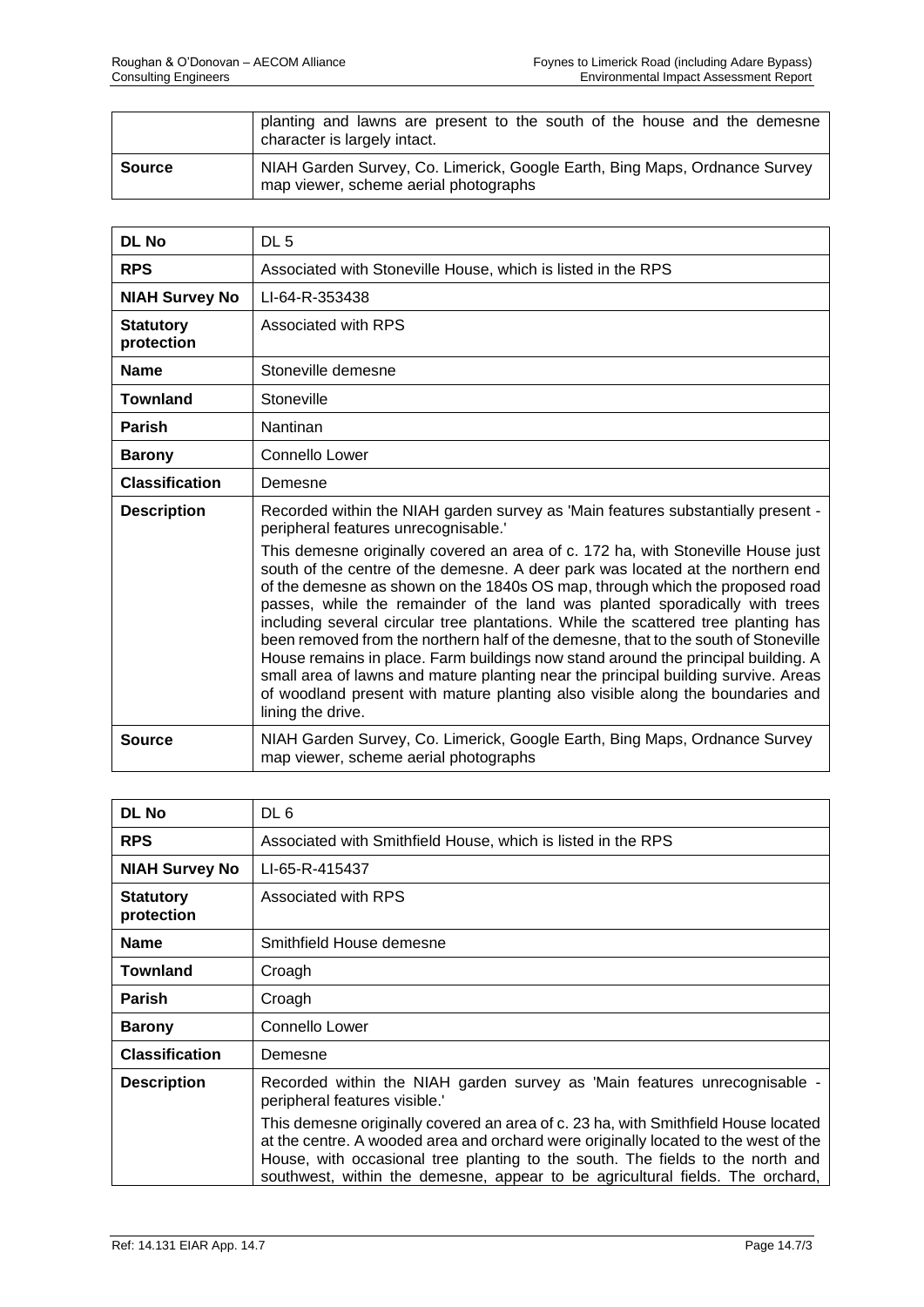|               | wooded area and planting to the south have been removed, while the boundary of<br>the demesne is defined by a belt of mature trees to the north east and west which<br>screen much of the demesne from the proposed road. A modern entrance has<br>been opened in the southeast of the demesne and two large farm buildings have<br>been constructed to the northeast of the site. |
|---------------|------------------------------------------------------------------------------------------------------------------------------------------------------------------------------------------------------------------------------------------------------------------------------------------------------------------------------------------------------------------------------------|
| <b>Source</b> | NIAH Garden Survey, Co. Limerick, Google Earth, Bing Maps, Ordnance Survey<br>map viewer, scheme aerial photographs                                                                                                                                                                                                                                                                |

| <b>DL No</b>                   | DL 7                                                                                                                                                                                                                                                                                                                                                                                                                                                                                                                                                                                                                                                                                                                                                                                                                                                                                                                                                                                                                                                                                                   |
|--------------------------------|--------------------------------------------------------------------------------------------------------------------------------------------------------------------------------------------------------------------------------------------------------------------------------------------------------------------------------------------------------------------------------------------------------------------------------------------------------------------------------------------------------------------------------------------------------------------------------------------------------------------------------------------------------------------------------------------------------------------------------------------------------------------------------------------------------------------------------------------------------------------------------------------------------------------------------------------------------------------------------------------------------------------------------------------------------------------------------------------------------|
| <b>RPS</b>                     | Associated with Clonshire Lodge, which is listed in the RPS                                                                                                                                                                                                                                                                                                                                                                                                                                                                                                                                                                                                                                                                                                                                                                                                                                                                                                                                                                                                                                            |
| <b>NIAH Survey No</b>          | LI-65-R-435452                                                                                                                                                                                                                                                                                                                                                                                                                                                                                                                                                                                                                                                                                                                                                                                                                                                                                                                                                                                                                                                                                         |
| <b>Statutory</b><br>protection | Associated with RPS                                                                                                                                                                                                                                                                                                                                                                                                                                                                                                                                                                                                                                                                                                                                                                                                                                                                                                                                                                                                                                                                                    |
| <b>Name</b>                    | Clonshire Lodge demesne                                                                                                                                                                                                                                                                                                                                                                                                                                                                                                                                                                                                                                                                                                                                                                                                                                                                                                                                                                                                                                                                                |
| <b>Townland</b>                | <b>Clonshire Beg</b>                                                                                                                                                                                                                                                                                                                                                                                                                                                                                                                                                                                                                                                                                                                                                                                                                                                                                                                                                                                                                                                                                   |
| <b>Parish</b>                  | Clonshire                                                                                                                                                                                                                                                                                                                                                                                                                                                                                                                                                                                                                                                                                                                                                                                                                                                                                                                                                                                                                                                                                              |
| <b>Barony</b>                  | Connello Lower                                                                                                                                                                                                                                                                                                                                                                                                                                                                                                                                                                                                                                                                                                                                                                                                                                                                                                                                                                                                                                                                                         |
| <b>Classification</b>          | Demesne                                                                                                                                                                                                                                                                                                                                                                                                                                                                                                                                                                                                                                                                                                                                                                                                                                                                                                                                                                                                                                                                                                |
| <b>Description</b>             | Recorded within the NIAH garden survey as 'Main features substantially present -<br>some loss of integrity'.<br>This demesne originally covered an area of c. 60 ha, with Clonshire Lodge located<br>at the centre. The demesne originally contained a large number of ornamental<br>features including a formal garden to the north of the lodge, ponds and waterways,<br>an extensive array of paths and wooded areas dispersed thoughout the demesne<br>and a large orchard at its northern end. The western boundary of the demesne was<br>defined by the local road and, demesne wall and a belt of mature trees, with further<br>mature tree belts along the southern boundary and part of the northeast boundary.<br>Much of the woodland and mature tree planting survives across the demesne,<br>while the water features, formal garden and orchard have been removed and a<br>small number of residential structures constructed. Clonshire Equestrian Centre<br>has been constructed at the northwest corner of the demesne, with the northeast<br>of the demesne used as a jumping arena. |
| <b>Source</b>                  | NIAH Garden Survey, Co. Limerick, Google Earth, Bing Maps, Ordnance Survey<br>map viewer, scheme aerial photographs                                                                                                                                                                                                                                                                                                                                                                                                                                                                                                                                                                                                                                                                                                                                                                                                                                                                                                                                                                                    |

| <b>DL No</b>                   | DL <sub>8</sub>                                                 |
|--------------------------------|-----------------------------------------------------------------|
| <b>RPS</b>                     | Associated with Curraghbridge House, which is listed in the RPS |
| <b>NIAH Survey No</b>          | LI-65-R-452475                                                  |
| <b>Statutory</b><br>protection | Associated with RPS                                             |
| <b>Name</b>                    | Curraghbridge House demesne                                     |
| <b>Townland</b>                | Curraghbridge                                                   |
| <b>Parish</b>                  | Adare                                                           |
| <b>Barony</b>                  | Kenry                                                           |
| <b>Classification</b>          | Demesne                                                         |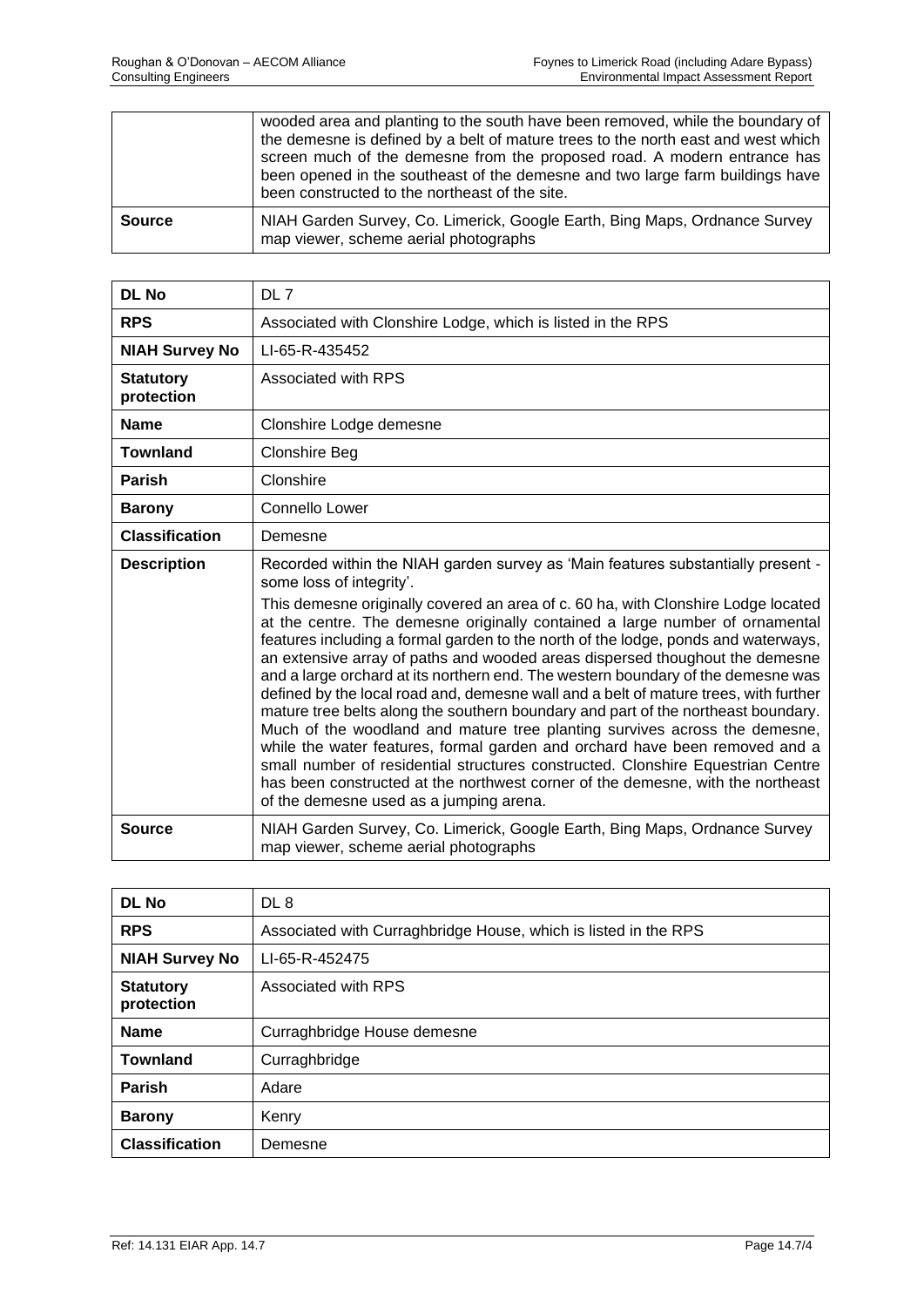| <b>Description</b> | Recorded within the NIAH garden survey as 'Main features substantially present -<br>peripheral features unrecognisable'.                                                                                                                                                                                                                                                                                                                                                |
|--------------------|-------------------------------------------------------------------------------------------------------------------------------------------------------------------------------------------------------------------------------------------------------------------------------------------------------------------------------------------------------------------------------------------------------------------------------------------------------------------------|
|                    | This demesne originally covered an area of c. 61 ha, with Curraghbridge House<br>located at the centre. The River Greanagh flows through the demesne from west<br>to east and a small pond is located in the formal garden to the south of the House.<br>Orchards were located to the northeast of the House, while dispersed trees were<br>planted on lands to the north and northwest. The remainder of the demesne<br>appears to have served as agricultural fields. |
|                    | Whilst the principal structure survives with outbuildings, the landscape to the south<br>has lost much of its demesne character. Mature planting survives to the west of<br>the house some mature boundaries with specimen trees are present to the north<br>of the house.                                                                                                                                                                                              |
| <b>Source</b>      | NIAH Garden Survey, Co. Limerick, Google Earth, Bing Maps, Ordnance Survey<br>map viewer, scheme aerial photographs                                                                                                                                                                                                                                                                                                                                                     |

| <b>DL No</b>                   | DL <sub>9</sub>                                                                                                                                                                                                                                                                                                                                                                                                                                                                                                                                                                                                                                                                                                                                                                                                                                                                                                                                                                                                                                                                                                                                                                                                                                                                                                                                                                                                                                                                                                                                                                                                                                                                          |
|--------------------------------|------------------------------------------------------------------------------------------------------------------------------------------------------------------------------------------------------------------------------------------------------------------------------------------------------------------------------------------------------------------------------------------------------------------------------------------------------------------------------------------------------------------------------------------------------------------------------------------------------------------------------------------------------------------------------------------------------------------------------------------------------------------------------------------------------------------------------------------------------------------------------------------------------------------------------------------------------------------------------------------------------------------------------------------------------------------------------------------------------------------------------------------------------------------------------------------------------------------------------------------------------------------------------------------------------------------------------------------------------------------------------------------------------------------------------------------------------------------------------------------------------------------------------------------------------------------------------------------------------------------------------------------------------------------------------------------|
| <b>RPS</b>                     | Associated with Adare Manor, which is listed in the RPS.                                                                                                                                                                                                                                                                                                                                                                                                                                                                                                                                                                                                                                                                                                                                                                                                                                                                                                                                                                                                                                                                                                                                                                                                                                                                                                                                                                                                                                                                                                                                                                                                                                 |
|                                | The demesne is also listed as part of Adare Architectural Conservation Area.                                                                                                                                                                                                                                                                                                                                                                                                                                                                                                                                                                                                                                                                                                                                                                                                                                                                                                                                                                                                                                                                                                                                                                                                                                                                                                                                                                                                                                                                                                                                                                                                             |
| <b>NIAH Survey No</b>          | LI-65-R-473461                                                                                                                                                                                                                                                                                                                                                                                                                                                                                                                                                                                                                                                                                                                                                                                                                                                                                                                                                                                                                                                                                                                                                                                                                                                                                                                                                                                                                                                                                                                                                                                                                                                                           |
| <b>Statutory</b><br>protection | Associated with RPS and also listed as an ACA                                                                                                                                                                                                                                                                                                                                                                                                                                                                                                                                                                                                                                                                                                                                                                                                                                                                                                                                                                                                                                                                                                                                                                                                                                                                                                                                                                                                                                                                                                                                                                                                                                            |
| <b>Name</b>                    | Adare Manor demesne                                                                                                                                                                                                                                                                                                                                                                                                                                                                                                                                                                                                                                                                                                                                                                                                                                                                                                                                                                                                                                                                                                                                                                                                                                                                                                                                                                                                                                                                                                                                                                                                                                                                      |
| <b>Townland</b>                | Adare, Boulabally, Mountwilliam, Copay                                                                                                                                                                                                                                                                                                                                                                                                                                                                                                                                                                                                                                                                                                                                                                                                                                                                                                                                                                                                                                                                                                                                                                                                                                                                                                                                                                                                                                                                                                                                                                                                                                                   |
| <b>Parish</b>                  | Adare                                                                                                                                                                                                                                                                                                                                                                                                                                                                                                                                                                                                                                                                                                                                                                                                                                                                                                                                                                                                                                                                                                                                                                                                                                                                                                                                                                                                                                                                                                                                                                                                                                                                                    |
| <b>Barony</b>                  | Coshma                                                                                                                                                                                                                                                                                                                                                                                                                                                                                                                                                                                                                                                                                                                                                                                                                                                                                                                                                                                                                                                                                                                                                                                                                                                                                                                                                                                                                                                                                                                                                                                                                                                                                   |
| <b>Classification</b>          | Demesne                                                                                                                                                                                                                                                                                                                                                                                                                                                                                                                                                                                                                                                                                                                                                                                                                                                                                                                                                                                                                                                                                                                                                                                                                                                                                                                                                                                                                                                                                                                                                                                                                                                                                  |
| <b>Description</b>             | Recorded within the NIAH garden survey as 'Main features substantially present -<br>some loss of integrity'.<br>The demesne associated with Adare Manor covers an area of c.355ha and extends<br>to the north of the Manor House, abutting the southern extent of the proposed link<br>road which will join the existing N21 to the proposed road. Much of the eastern half<br>of the demesne, including the northern area, is now a golf course. The main<br>features of the demesne are largely present, with the riverside setting, woodlands,<br>the Manor and outbuildings, avenues and gate lodges, pleasure grounds and<br>walled gardens all contributing considerably to the character and special interest<br>of the demesne. The demesne wall is a Protected Structure and is c.1.5m high,<br>constructed of uncut mortared limestone, topped with cut stone limestone. The<br>original north wall of the demesne ran c. 220m to the south of the current wall. The<br>demesne was extended sometime in the late 19th or early 20th century, at which<br>time the new northern wall was constructed. Within the demesne mature trees are<br>present along the majority of the length of the wall. The tree belt is not very dense<br>and views can be glimpsed into and out of the golf course and demesne.<br>Layout, lawns and mature planting visible near the principal building. The River<br>Maigue runs through the site and there are also large ponds within the golf course<br>area. Abbey and castle ruins in parkland area to the north and a detached Deer<br>Park to the west. Principal building and associated stables, gatehouses and chapel<br>all present. |
| <b>Source</b>                  | NIAH Garden Survey, Co. Limerick, Google Earth, Bing Maps, Ordnance Survey<br>map viewer, scheme aerial photographs                                                                                                                                                                                                                                                                                                                                                                                                                                                                                                                                                                                                                                                                                                                                                                                                                                                                                                                                                                                                                                                                                                                                                                                                                                                                                                                                                                                                                                                                                                                                                                      |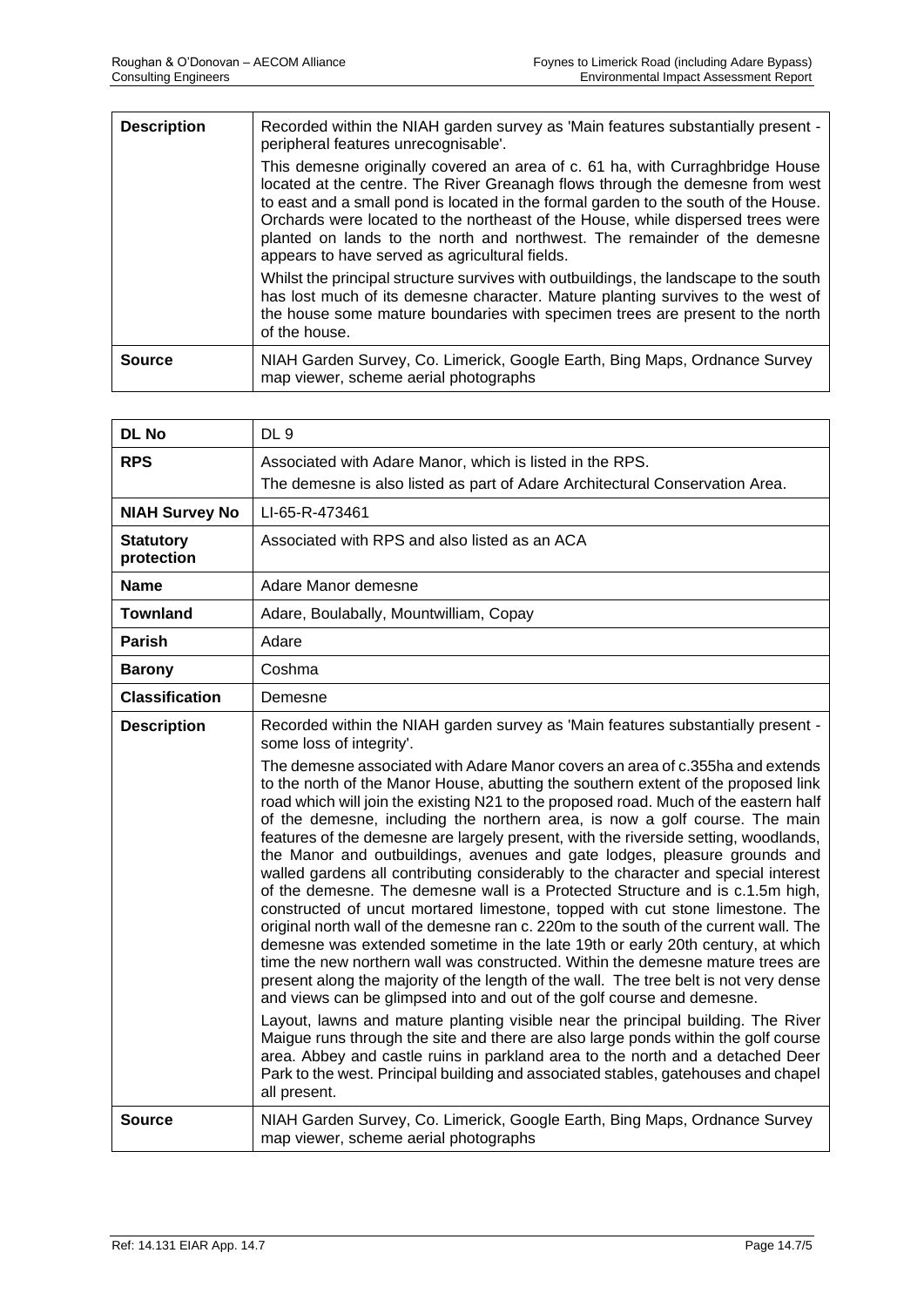| <b>DL No</b>                   | <b>DL 10</b>                                                                                                                                                                                                                                                                                                                                                                                                                                                                                                                                                                                                                                      |
|--------------------------------|---------------------------------------------------------------------------------------------------------------------------------------------------------------------------------------------------------------------------------------------------------------------------------------------------------------------------------------------------------------------------------------------------------------------------------------------------------------------------------------------------------------------------------------------------------------------------------------------------------------------------------------------------|
| <b>RPS</b>                     | No                                                                                                                                                                                                                                                                                                                                                                                                                                                                                                                                                                                                                                                |
| <b>NIAH Survey No</b>          | LI-65-R-498479                                                                                                                                                                                                                                                                                                                                                                                                                                                                                                                                                                                                                                    |
| <b>Statutory</b><br>protection | <b>No</b>                                                                                                                                                                                                                                                                                                                                                                                                                                                                                                                                                                                                                                         |
| <b>Name</b>                    | Ballycarrane House demesne                                                                                                                                                                                                                                                                                                                                                                                                                                                                                                                                                                                                                        |
| Townland                       | Ballycarrane                                                                                                                                                                                                                                                                                                                                                                                                                                                                                                                                                                                                                                      |
| <b>Parish</b>                  | Croom                                                                                                                                                                                                                                                                                                                                                                                                                                                                                                                                                                                                                                             |
| <b>Barony</b>                  | Pubblebrien                                                                                                                                                                                                                                                                                                                                                                                                                                                                                                                                                                                                                                       |
| <b>Classification</b>          | Demesne                                                                                                                                                                                                                                                                                                                                                                                                                                                                                                                                                                                                                                           |
| <b>Description</b>             | Recorded within the NIAH garden survey as 'Virtually no recognisable features'.<br>This demesne originally covered an area of c. 15 ha, with Ballycarrane House<br>located at the centre. An orchard was located to the north of the House, with a<br>wooded area to the west. No trace of the demesne can be seen on the ground<br>today, while the Limerick to Foynes railway and the existing N21 have cut through<br>the southern end of the demesne.<br>Today, whilst the principal structure survives, the landscape has lost much of its<br>original character. Several specimen trees survive in the ground, but no belts of<br>planting. |
| Source                         | NIAH Garden Survey, Co. Limerick, Google Earth, Bing Maps, Ordnance Survey<br>map viewer, scheme aerial photographs                                                                                                                                                                                                                                                                                                                                                                                                                                                                                                                               |

| <b>DL No</b>                   | <b>DL 11</b>                                                                                                                                                                                                                                                                                                                                                                                                                                                                                                                                                                                                          |
|--------------------------------|-----------------------------------------------------------------------------------------------------------------------------------------------------------------------------------------------------------------------------------------------------------------------------------------------------------------------------------------------------------------------------------------------------------------------------------------------------------------------------------------------------------------------------------------------------------------------------------------------------------------------|
| <b>RPS</b>                     | No.                                                                                                                                                                                                                                                                                                                                                                                                                                                                                                                                                                                                                   |
| <b>NIAH Survey No</b>          | N/a                                                                                                                                                                                                                                                                                                                                                                                                                                                                                                                                                                                                                   |
| <b>Statutory</b><br>protection | <b>No</b>                                                                                                                                                                                                                                                                                                                                                                                                                                                                                                                                                                                                             |
| <b>Name</b>                    | Un-named - within Ballybronoge South                                                                                                                                                                                                                                                                                                                                                                                                                                                                                                                                                                                  |
| <b>Townland</b>                | <b>Ballybronoge South</b>                                                                                                                                                                                                                                                                                                                                                                                                                                                                                                                                                                                             |
| <b>Parish</b>                  | Killonahan                                                                                                                                                                                                                                                                                                                                                                                                                                                                                                                                                                                                            |
| <b>Barony</b>                  | Pubblebrien                                                                                                                                                                                                                                                                                                                                                                                                                                                                                                                                                                                                           |
| <b>Classification</b>          | Demesne                                                                                                                                                                                                                                                                                                                                                                                                                                                                                                                                                                                                               |
| <b>Description</b>             | Not listed within the NIAH survey, this demesne landscape remains un-named on<br>the first edition OS map and later OS editions. Shown on the first edition with a<br>principal structure (now gone) and several outbuildings. The field boundaries are<br>planted with trees and there is an orchard shown to the west. The demesne<br>characteristics have gone by the time of the 25 inch (c1900). Today the main<br>building has been removed and the demesne is truncated by the existing N21.<br>Several specimen trees survive but for the most part the landscape has been<br>subsumed back into agriculture. |
| <b>Source</b>                  | NIAH Garden Survey, Co. Limerick, Google Earth, Bing Maps, Ordnance Survey<br>map viewer, scheme aerial photographs                                                                                                                                                                                                                                                                                                                                                                                                                                                                                                   |

| <b>DL No</b> | .12<br>DL |
|--------------|-----------|
| <b>RPS</b>   | No        |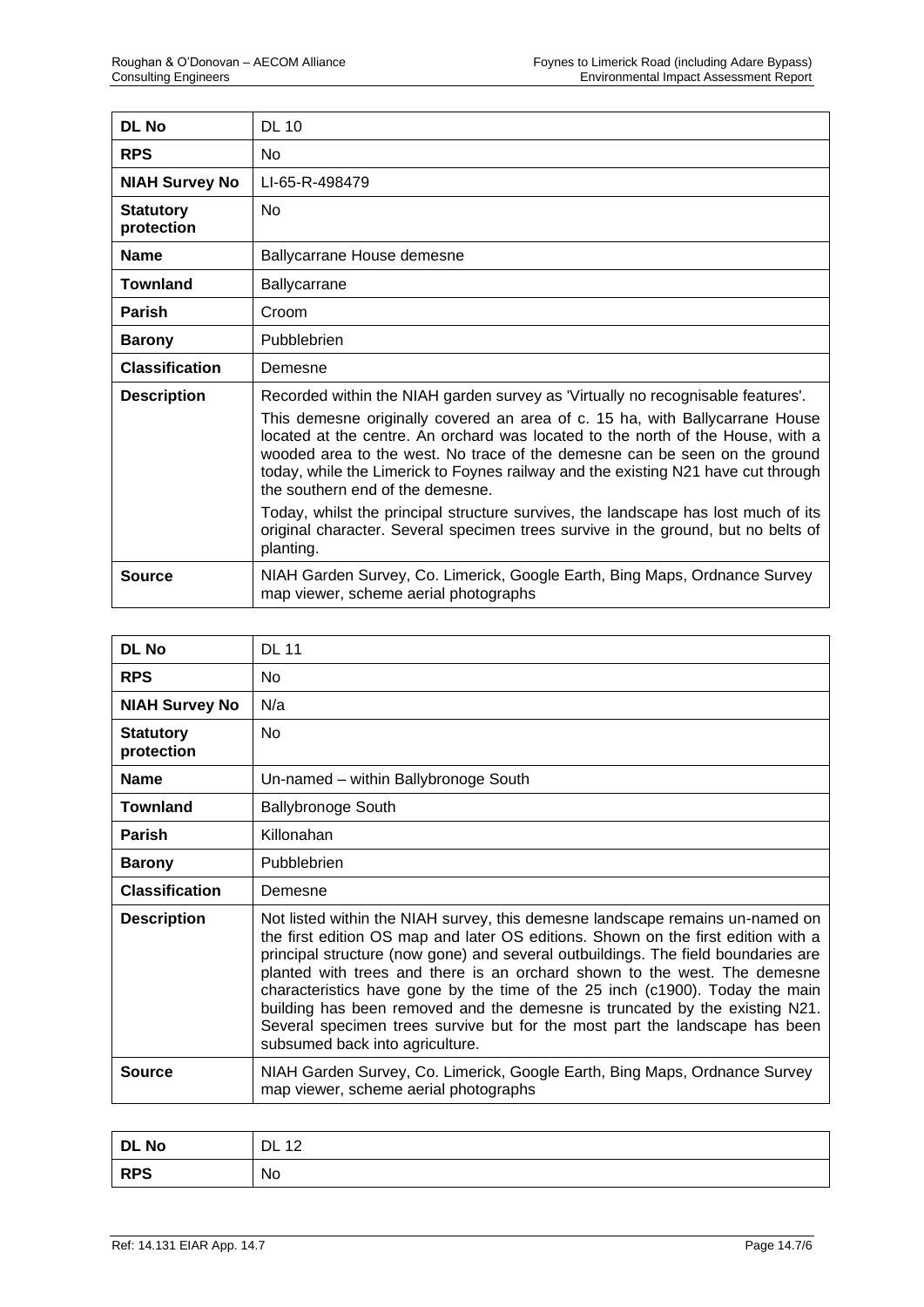| <b>NIAH Survey No</b>          | LI-65-R-414367                                                                                                                                                                                                                                                                                                                                                                                                                                                                                                                                                                                      |
|--------------------------------|-----------------------------------------------------------------------------------------------------------------------------------------------------------------------------------------------------------------------------------------------------------------------------------------------------------------------------------------------------------------------------------------------------------------------------------------------------------------------------------------------------------------------------------------------------------------------------------------------------|
| <b>Statutory</b><br>protection | No.                                                                                                                                                                                                                                                                                                                                                                                                                                                                                                                                                                                                 |
| <b>Name</b>                    | Grove House demesne                                                                                                                                                                                                                                                                                                                                                                                                                                                                                                                                                                                 |
| <b>Townland</b>                | Croagh                                                                                                                                                                                                                                                                                                                                                                                                                                                                                                                                                                                              |
| <b>Parish</b>                  | Croagh                                                                                                                                                                                                                                                                                                                                                                                                                                                                                                                                                                                              |
| <b>Barony</b>                  | Connello Lower                                                                                                                                                                                                                                                                                                                                                                                                                                                                                                                                                                                      |
| <b>Classification</b>          | Demesne                                                                                                                                                                                                                                                                                                                                                                                                                                                                                                                                                                                             |
| <b>Description</b>             | Recorded within the NIAH garden survey as 'Virtually no recognisable features'.<br>This demesne originally covered an area of c. 6 ha, with Grove House located at<br>the north. On the 1st edition OS map the house is marked as in ruins, while within<br>the demesne an orchard is located at the northwest corner and an area of planting<br>at the southeast. The extent of the demesne is defined by belts of mature trees to<br>the north, east and west. All demesne features have since been removed and a<br>large area of modern farm buildings is now located to the west of the house. |
| <b>Source</b>                  | NIAH Garden Survey, Co. Limerick, Google Earth, Bing Maps, Ordnance Survey<br>map viewer, scheme aerial photographs                                                                                                                                                                                                                                                                                                                                                                                                                                                                                 |

| DL No                          | <b>DL 13</b>                                                                                                                                                                                                                                                                                                                                                                                                                                                                                                                                                                                                                                                                                                                                                                                                                            |
|--------------------------------|-----------------------------------------------------------------------------------------------------------------------------------------------------------------------------------------------------------------------------------------------------------------------------------------------------------------------------------------------------------------------------------------------------------------------------------------------------------------------------------------------------------------------------------------------------------------------------------------------------------------------------------------------------------------------------------------------------------------------------------------------------------------------------------------------------------------------------------------|
| <b>RPS</b>                     | <b>No</b>                                                                                                                                                                                                                                                                                                                                                                                                                                                                                                                                                                                                                                                                                                                                                                                                                               |
| <b>NIAH Survey No</b>          | LI-65-R-492474                                                                                                                                                                                                                                                                                                                                                                                                                                                                                                                                                                                                                                                                                                                                                                                                                          |
| <b>Statutory</b><br>protection | <b>No</b>                                                                                                                                                                                                                                                                                                                                                                                                                                                                                                                                                                                                                                                                                                                                                                                                                               |
| <b>Name</b>                    | Monearla Cottage                                                                                                                                                                                                                                                                                                                                                                                                                                                                                                                                                                                                                                                                                                                                                                                                                        |
| <b>Townland</b>                | Monearla                                                                                                                                                                                                                                                                                                                                                                                                                                                                                                                                                                                                                                                                                                                                                                                                                                |
| <b>Parish</b>                  | Adare                                                                                                                                                                                                                                                                                                                                                                                                                                                                                                                                                                                                                                                                                                                                                                                                                                   |
| <b>Barony</b>                  | Coshma                                                                                                                                                                                                                                                                                                                                                                                                                                                                                                                                                                                                                                                                                                                                                                                                                                  |
| <b>Classification</b>          | Demesne                                                                                                                                                                                                                                                                                                                                                                                                                                                                                                                                                                                                                                                                                                                                                                                                                                 |
| <b>Description</b>             | Recorded within the NIAH garden survey as 'Main features unrecognisable -<br>peripheral features visible'.<br>This demesne originally covered an area of c. 38 ha, with Monearla Cottage<br>located at the western side of the demesne. A small formal garden and orchard<br>were located directly to the southeast and southwest of the cottage, while the<br>remainder of the demesne lands appear to serve as agricultural fields. The<br>northern end of the demesne was split from the south in the late 19th century<br>following the construction of the Limerick to Foynes railway and again in the 20th<br>century by the construction of the existing N21. An additional access route to the<br>east has been established and a number of agricultural buildings have been<br>constructed adjacent to the principal building. |
| <b>Source</b>                  | NIAH Garden Survey, Co. Limerick, Google Earth, Bing Maps, Ordnance Survey<br>map viewer, scheme aerial photographs                                                                                                                                                                                                                                                                                                                                                                                                                                                                                                                                                                                                                                                                                                                     |

| DL No                           | <b>DL 14</b>                                |
|---------------------------------|---------------------------------------------|
| l RPS                           | Associated House is listed in the RPS (376) |
| NIAH Survey No   LI-65-R-521492 |                                             |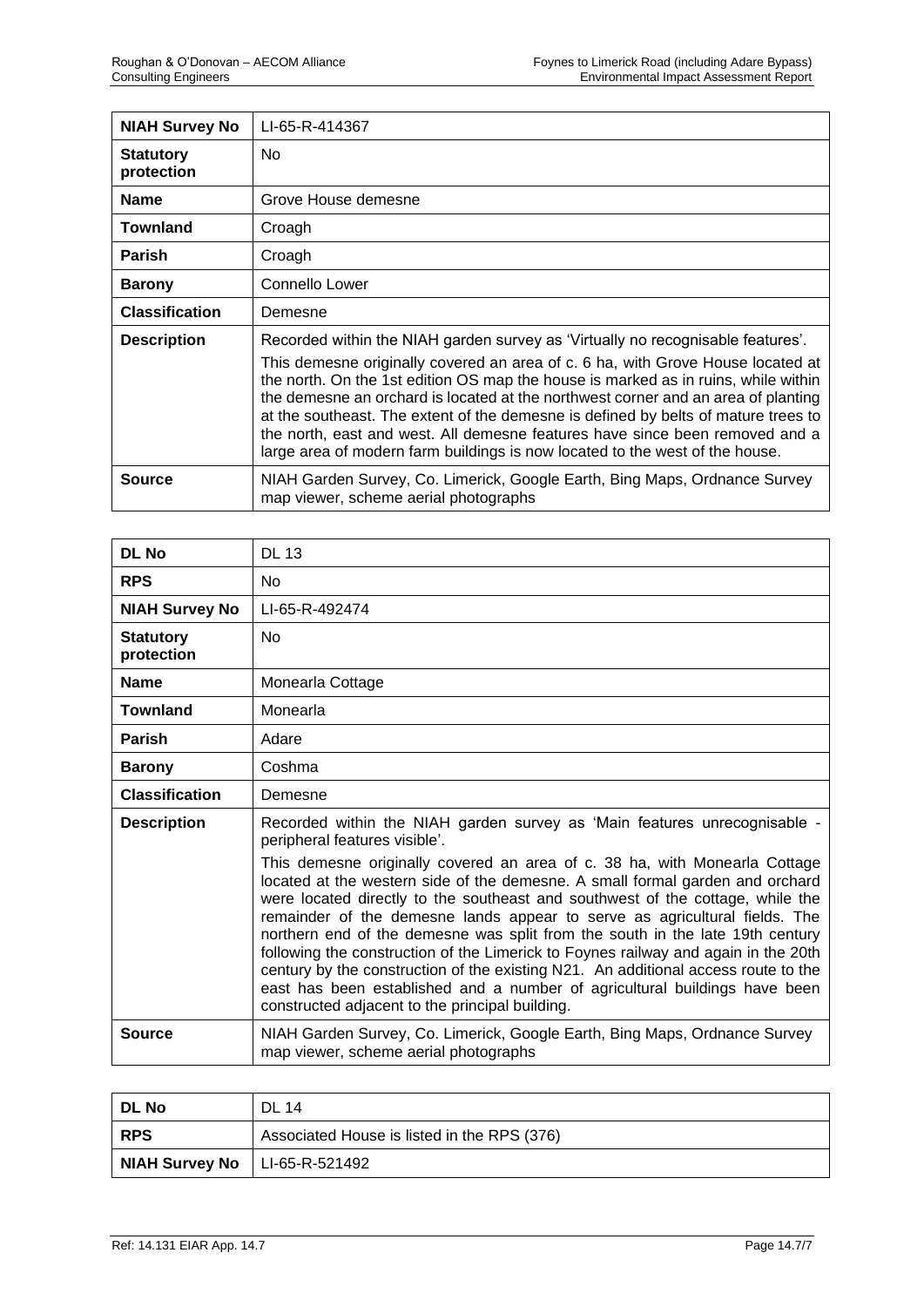| <b>Statutory</b><br>protection | Associated with RPS                                                                                                                                                                                                                                                                                                                                                                                                                                                                                                                                                                       |
|--------------------------------|-------------------------------------------------------------------------------------------------------------------------------------------------------------------------------------------------------------------------------------------------------------------------------------------------------------------------------------------------------------------------------------------------------------------------------------------------------------------------------------------------------------------------------------------------------------------------------------------|
| <b>Name</b>                    | Fort Etna                                                                                                                                                                                                                                                                                                                                                                                                                                                                                                                                                                                 |
| <b>Townland</b>                | Fortetna                                                                                                                                                                                                                                                                                                                                                                                                                                                                                                                                                                                  |
| <b>Parish</b>                  | Killonahan                                                                                                                                                                                                                                                                                                                                                                                                                                                                                                                                                                                |
| <b>Barony</b>                  | Pubblebrien                                                                                                                                                                                                                                                                                                                                                                                                                                                                                                                                                                               |
| <b>Classification</b>          | Demesne                                                                                                                                                                                                                                                                                                                                                                                                                                                                                                                                                                                   |
| <b>Description</b>             | Recorded within the NIAH garden survey as 'Main features substantially present -<br>peripheral features unrecognisable'.<br>This demesne originally covered an area of c. 66 ha, with Fort Etna House located<br>towards the northern end of the demesne. A large formal garden was located to<br>the west of the House, while a small deer park was located to the east. The majority<br>of the demesne lands were planted sporadically with mature trees. Principal<br>structure survives, along with the adjacent garden layout and mature planting.<br>Access route has been altered. |
| <b>Source</b>                  | NIAH Garden Survey, Co. Limerick, Google Earth, Bing Maps, Ordnance Survey<br>map viewer, scheme aerial photographs                                                                                                                                                                                                                                                                                                                                                                                                                                                                       |

| DL No                          | <b>DL 15</b>                                                                                                                                                                                                                                                                                                                                                                                                                                                                                                                                                                      |
|--------------------------------|-----------------------------------------------------------------------------------------------------------------------------------------------------------------------------------------------------------------------------------------------------------------------------------------------------------------------------------------------------------------------------------------------------------------------------------------------------------------------------------------------------------------------------------------------------------------------------------|
| <b>RPS</b>                     | Associated with Attyflin Park listed in the RPS (32)                                                                                                                                                                                                                                                                                                                                                                                                                                                                                                                              |
| <b>NIAH Survey No</b>          | LI-65-R-517483                                                                                                                                                                                                                                                                                                                                                                                                                                                                                                                                                                    |
| <b>Statutory</b><br>protection | Associated with RPS                                                                                                                                                                                                                                                                                                                                                                                                                                                                                                                                                               |
| <b>Name</b>                    | <b>Attyflin House Demesne</b>                                                                                                                                                                                                                                                                                                                                                                                                                                                                                                                                                     |
| <b>Townland</b>                | Attyflin                                                                                                                                                                                                                                                                                                                                                                                                                                                                                                                                                                          |
| Parish                         | Killonahan                                                                                                                                                                                                                                                                                                                                                                                                                                                                                                                                                                        |
| <b>Barony</b>                  | Pubblebrien                                                                                                                                                                                                                                                                                                                                                                                                                                                                                                                                                                       |
| <b>Classification</b>          | Demesne                                                                                                                                                                                                                                                                                                                                                                                                                                                                                                                                                                           |
| <b>Description</b>             | Recorded within the NIAH garden survey as 'Main features substantially present -<br>peripheral features unrecognisable'.                                                                                                                                                                                                                                                                                                                                                                                                                                                          |
|                                | This demesne originally covered an area of c. 134 ha, with Attyflin House located<br>towards the southern end of the demesne. A large formal garden was located to<br>the southeast of the House, while a range of farm buildings were located to the<br>northeast. The majority of the demesne lands were planted sporadically with<br>mature trees. The northern end of the demesne was split from the south in the late<br>19th century following the construction of the Limerick to Foynes railway and again<br>in the 20th century by the construction of the existing N21. |
|                                | Principal building survives, surrounded by mature planting. The demesne is divided<br>by a major road. The garden enclosure is still visible to the south of the principal<br>building.                                                                                                                                                                                                                                                                                                                                                                                           |
| <b>Source</b>                  | NIAH Garden Survey, Co. Limerick, Google Earth, Bing Maps, Ordnance Survey<br>map viewer, scheme aerial photographs                                                                                                                                                                                                                                                                                                                                                                                                                                                               |

| DL No          | <b>DL 16</b> |
|----------------|--------------|
| <b>RPS</b>     | No           |
| NIAH Survey No | N/a          |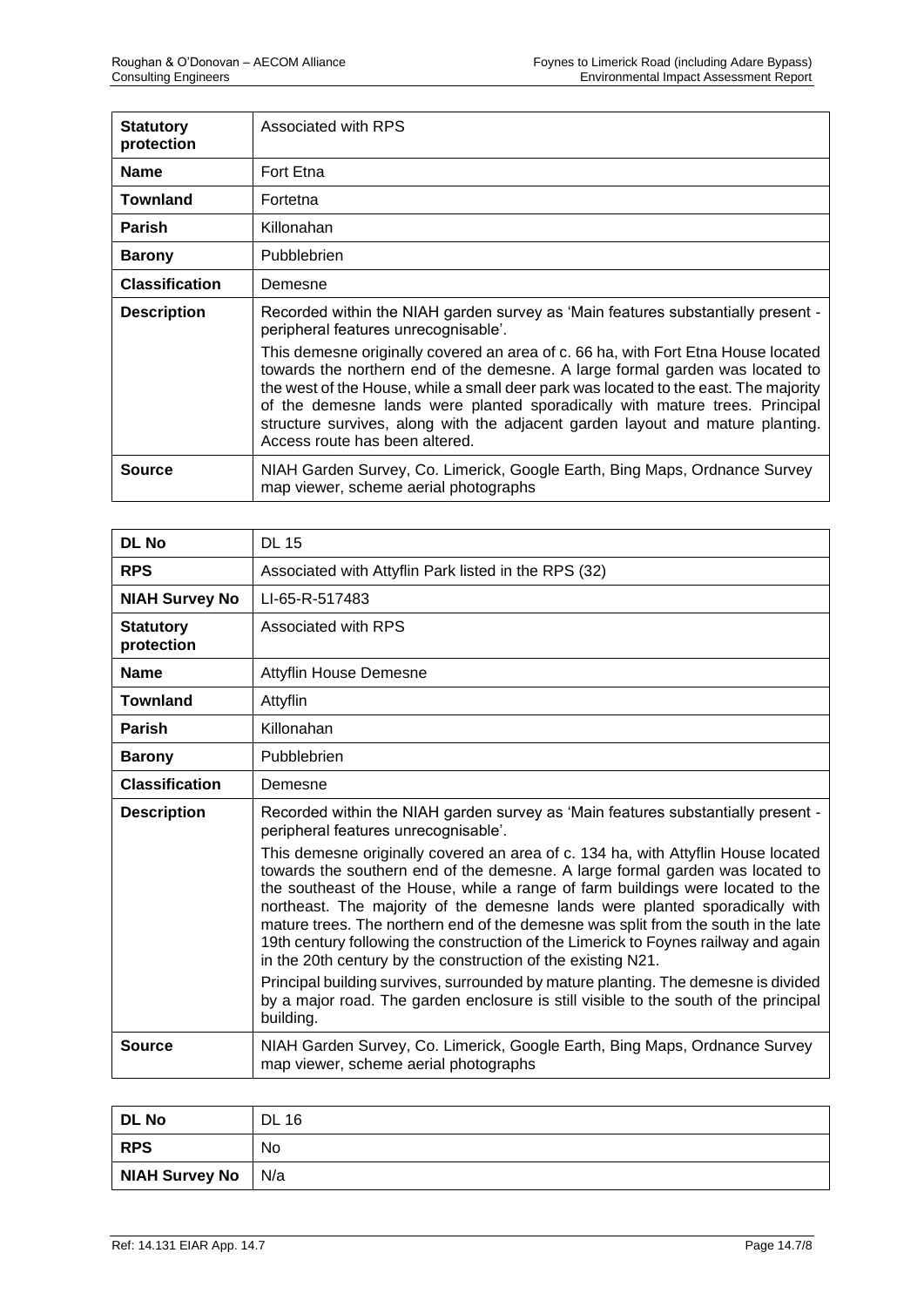| <b>Statutory</b><br>protection | No                                                                                                                                                                                                                                                                                                                                                  |
|--------------------------------|-----------------------------------------------------------------------------------------------------------------------------------------------------------------------------------------------------------------------------------------------------------------------------------------------------------------------------------------------------|
| <b>Name</b>                    | Corgrig House                                                                                                                                                                                                                                                                                                                                       |
| Townland                       | Corgrig                                                                                                                                                                                                                                                                                                                                             |
| <b>Parish</b>                  | Robertstown                                                                                                                                                                                                                                                                                                                                         |
| <b>Barony</b>                  | Shanid                                                                                                                                                                                                                                                                                                                                              |
| <b>Classification</b>          | Demesne                                                                                                                                                                                                                                                                                                                                             |
| <b>Description</b>             | Not recorded in the NIAH garden survey.                                                                                                                                                                                                                                                                                                             |
|                                | This demesne originally covered an area of c. 9 ha, with Corgrig House located<br>towards the northern end of the demesne. A formal garden was located to the east<br>of the House, with mature trees planted along the edge of the demesne. While the<br>House survives today, the gardens and northern end are now occupied by modern<br>housing. |
| <b>Source</b>                  | NIAH Garden Survey, Co. Limerick, Google Earth, Bing Maps, Ordnance Survey<br>map viewer, scheme aerial photographs                                                                                                                                                                                                                                 |

| <b>DL No</b>                   | <b>DL 17</b>                                                                                                                                                                                                                                                                                                                                                                                                                                                                                                                                                                                             |
|--------------------------------|----------------------------------------------------------------------------------------------------------------------------------------------------------------------------------------------------------------------------------------------------------------------------------------------------------------------------------------------------------------------------------------------------------------------------------------------------------------------------------------------------------------------------------------------------------------------------------------------------------|
| <b>RPS</b>                     | Associated with house in the RPS (597)                                                                                                                                                                                                                                                                                                                                                                                                                                                                                                                                                                   |
| <b>NIAH Survey No</b>          | LI-65-R-474483                                                                                                                                                                                                                                                                                                                                                                                                                                                                                                                                                                                           |
| <b>Statutory</b><br>protection | Associated with RPS                                                                                                                                                                                                                                                                                                                                                                                                                                                                                                                                                                                      |
| <b>Name</b>                    | <b>Mondellihy House</b>                                                                                                                                                                                                                                                                                                                                                                                                                                                                                                                                                                                  |
| <b>Townland</b>                | Mondellihy                                                                                                                                                                                                                                                                                                                                                                                                                                                                                                                                                                                               |
| <b>Parish</b>                  | Adare                                                                                                                                                                                                                                                                                                                                                                                                                                                                                                                                                                                                    |
| <b>Barony</b>                  | Coshma                                                                                                                                                                                                                                                                                                                                                                                                                                                                                                                                                                                                   |
| <b>Classification</b>          | Demesne                                                                                                                                                                                                                                                                                                                                                                                                                                                                                                                                                                                                  |
| <b>Description</b>             | Recorded within the NIAH garden survey as 'Main features substantially present -<br>peripheral features unrecognisable'.<br>This demesne originally covered an area of c. 167 ha, with Mondellihy House                                                                                                                                                                                                                                                                                                                                                                                                  |
|                                | located towards the southern end of the demesne. An orchard was located to the<br>south of the House, with tree belts surrounding a small numbers of fields directly<br>adjacent to the House. The majority of the demesne appears on the 1st edition OS<br>map to have been agricultural land, with no evidence for typical demesne features<br>or ornamental planting. The former Limerick to Foynes railway line runs to the<br>south of the demesne, between it and the proposed road and this provides a<br>mature belt of trees and vegetation which screen the demesne from the proposed<br>road. |
|                                | The principal structure survives and the surrounding boundaries are intact. Mature<br>planting is visible in the vicinity of the principal structure.                                                                                                                                                                                                                                                                                                                                                                                                                                                    |
| <b>Source</b>                  | NIAH Garden Survey, Co. Limerick, Google Earth, Bing Maps, Ordnance Survey<br>map viewer, scheme aerial photographs                                                                                                                                                                                                                                                                                                                                                                                                                                                                                      |

| l DL No                         | <b>DL 18</b>                           |
|---------------------------------|----------------------------------------|
| ∣ RPS                           | Associated with house in the RPS (112) |
| NIAH Survey No   LI-65-R-494486 |                                        |